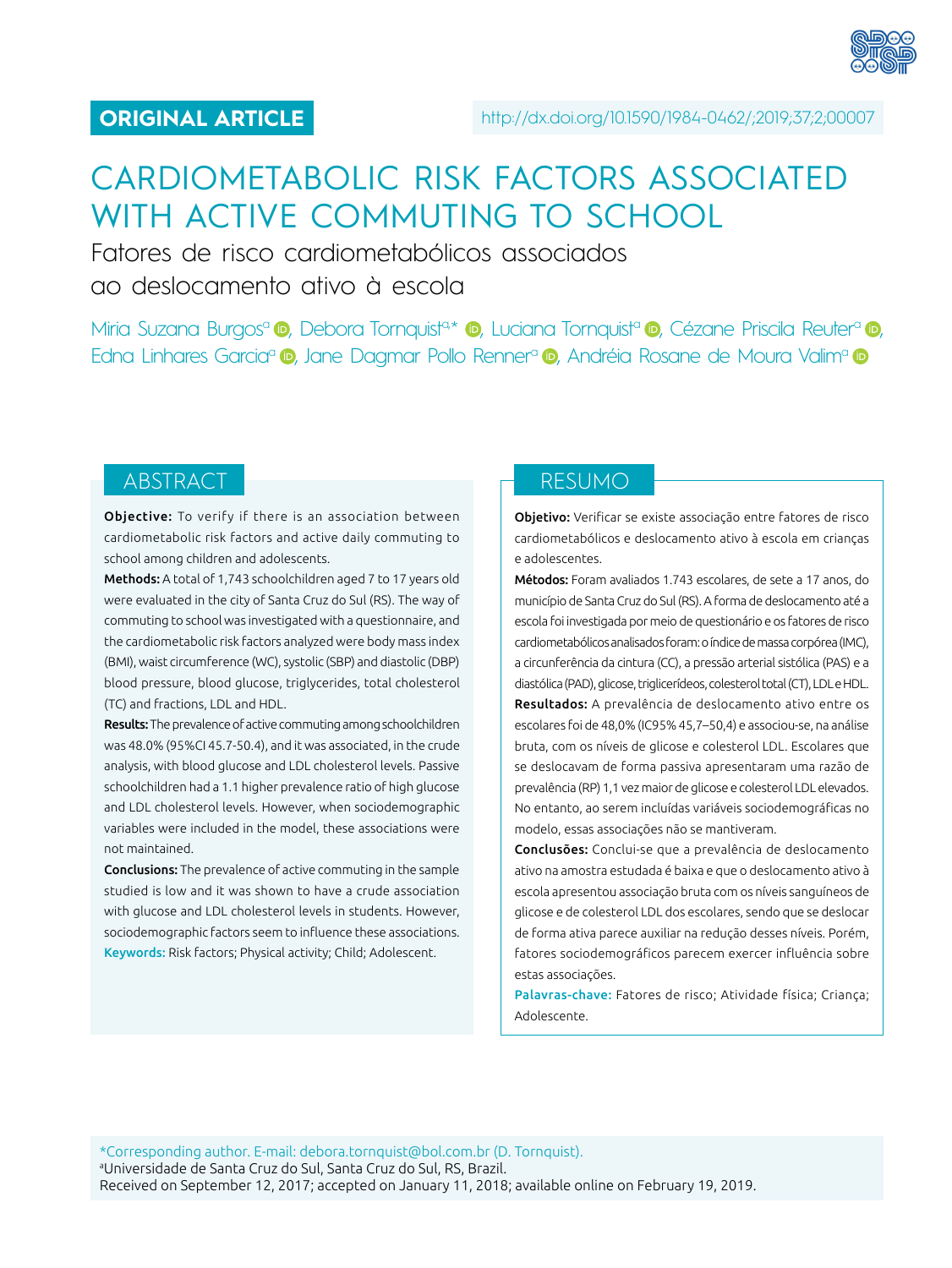### **INTRODUCTION**

Insufficient levels of physical activity among children and adolescents have become increasingly prevalent across the globe, impacting the well-being and health of this population.1 Data from the National School Health Survey show that only 30,1% of Brazilian schoolchildren reach the recommended 300 weekly minutes of physical activity, while the South region reaches 36.3%.<sup>2</sup>

Active commuting to school, characterized by walking and/or pedaling to school, has been widely adopted as an effective strategy to increase the levels of daily physical activity of young people, helping to sustain an active lifestyle.<sup>3</sup> This practice, however, can impact health positively and, consequently, help to prevent metabolic and cardiovascular diseases.4

Studies have shown a positive association of active commuting to work with physical fitness levels among adults<sup>5</sup> and negative association with obesity indicators,<sup>5.6</sup> triglyceride levels,5 blood pressure5,6 and insulin resistance indicators, besides being likend to an 11% reduction in cardiovascular risk.<sup>7</sup>

The national scientific literature brings studies conducted with Brazilian children and adolescents on the prevalence of active commuting to school and its association with socioeconomic factors<sup>8-12</sup> and with free time activities,<sup>11</sup> obesity<sup>10,13</sup> and blood pressure indicators.<sup>10</sup> However, there are no studies addressing the association of active commuting with other cardiometabolic risk factors. This study, therefore, aims to search and idetify any associations between cardiometabolic risk factors and active commuting to school among children and adolescents.

### **METHOD**

This is a cross-sectional study that has been developed from the research database of the study "Evaluation of biochemical health indicators of schoolchildren using infrared spectroscopy, polymorphisms, oral health and lifestyle factors: a study in Santa Cruz do South – Phase II". The project was approved by the Research Ethics Committee of the Universidade de Santa Cruz do Sul (protocol 3044-11). Participating schools received a copy of the research project and had their policy boards signing an acceptance letter. All students evaluated had their parentes/ caregivers signing the free and informed consent.

Thee Poisson regression was used as statistical test for sample calculation on G\* Power 3.1 program (Heinrich-Heine-Universität – Düsseldorf, Germany), with test power  $(1-\beta)$  = 0.95, significance level of  $\alpha$  = 0.05 and effect size of 0.30, as proposed by Faul et al.14 The prevalence of schoolchildren enrolled in all education networks in the city was assessed from data collected in 2007 at the 6th Regional Education Coordination and

Municipal Education Secretariat of Santa Cruz do Sul, where it was found that the population consisted of 20,540 primary and secondary school students from 69 schools in both the public and private networks. A representative sample was estimated in approximately 400 subjects. However, the authors decided to extend and open the opportunity to a larger number of schoolchildren in the city.

An estimate of the number of students and schools per network, zone and region to compose the sample was made. Schools were randomly chosen from a sample stratified by clusters. To ensure the representativeness and proportionality of students by region, the municipality was divided into five geographic areas: Central, North (urban and rural), South (urban and rural), East (urban and rural), and West (urban and rural).

Data were collected in 2011 and 2012 twice a week at the university. The measures and evaluations were carried out by a previously trained team of evaluators (professors and scholarship holders/scholars from various courses in the field of health and from the Master's in Health Promotion).

The participation in data collection at a school was scheduled weekly in advance by telefone, with the policy team. The participants of each school were chosen randomly, through the list of students' name previously sent by the institution via e-mail. In all schools, at least one class of each year and stage of teaching was invited to participate. The free and informed consent form was sent for the selected students through the school prior to data collection, as well as a note to parentes, explaining the procedures of data collection.

Nineteen schools participated: seven from the municipal network, ten from the state and two from the private network; being 14 in the urban area and five in the rural area; ten schools had only elementary education and nine had both primary and secondary education. Inclusion criteria were: being aged 7 to 17 years old and not presenting intellectual or cognitive deficiencies or limitations in order to understand and fill in the research instrument, or any physical limitations that could interfere in other evaluations. Schoolchildren who did not fill in the research instruments correctly, who for some reason did not perform any of the evaluations or from which blood samples could not be collected were excluded.

Regarding socio-demographic characteristics, participants under the age of ten were considered children and those aged ten on were classified as adolescents, according to World Health Organization (WHO) criteria.15 The socioeconomic level was classified according to ABEP,16 which groups subjects into eight distinct economic classes (A1, A2, B1, B2, C1, C2, D and E). For the present study, these classes were regrouped in three: high economic classes (A1, A2, B1 and B2), intermediate classes (C1 and C2) and lower classes (D and E).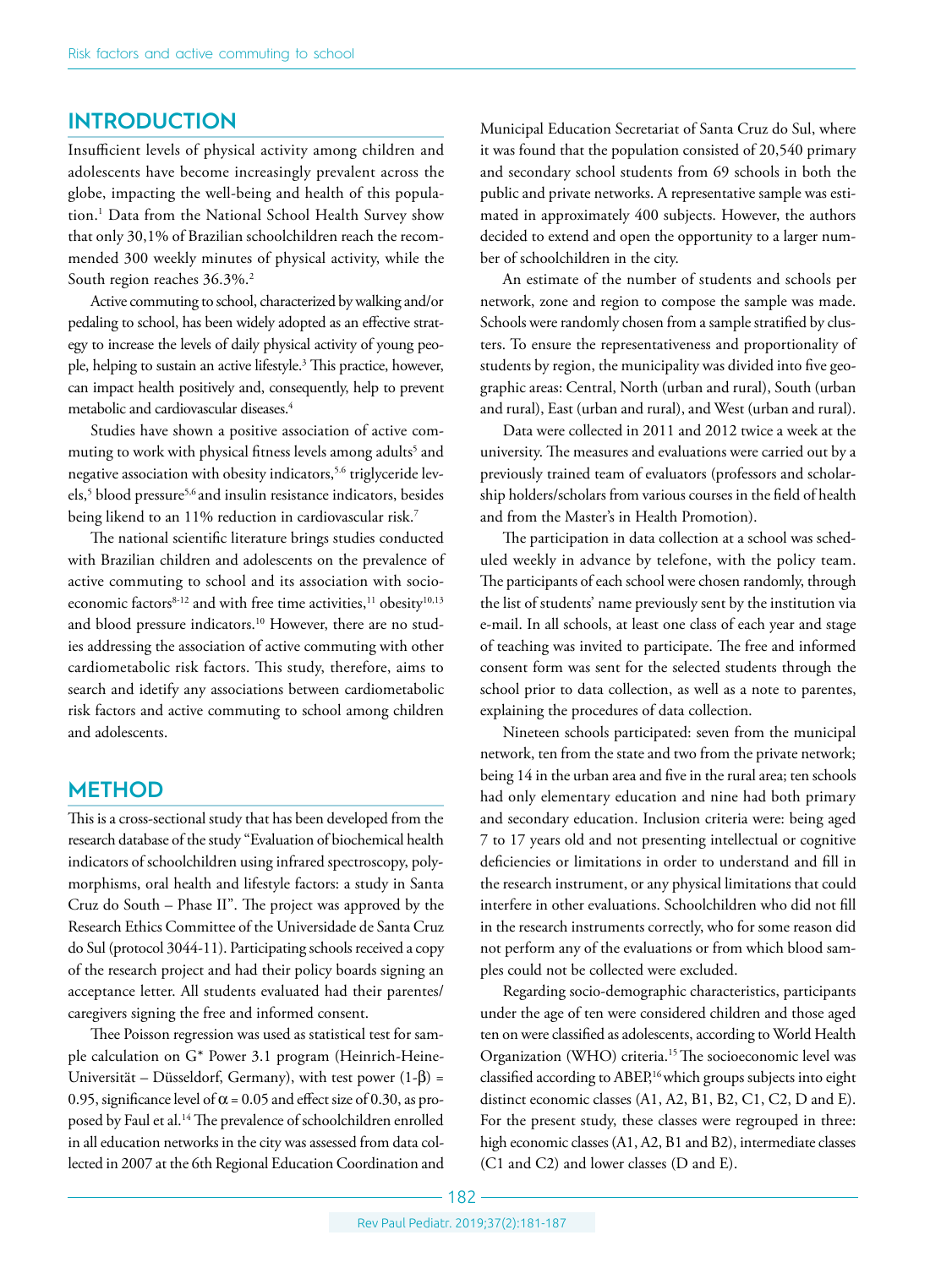Information on how to get to school is part of a series of information contained in the survey completed by the schoolchildren during data collection. The questionnaire "Lifestyle, Health and Welfare – child/adolescente", by Barros and Nahas,<sup>17</sup> was adapted by the researchers to meet the objectives of the project. As for commute to school, the question was: "How do you predominantly go to school (college)?", with the following options: bus; on foot; car or motorcycle; bike; other (please specify). Answers were classified into active (walking, cycling or other form of movement requiring physical effort) or passive means of transportation (including alternatives such as bus, car, motorcycle, school bus, and other types of motor vehicle).

Body mass index (BMI) was determined by measuring body mass and height of schoolchildren, with classification based on the criteria suggested by the Centers for Disease Control and Prevention,<sup>18</sup> according to sex and age: low weigh ( $p$ <5), normal weight (p≥5 and p≥85), overweight (p≥85 and p<95) and obesity (p≥95). All four categories were grouped in two, that is, low/normal weight and overweight/obesity.

Waist circumference (WC) was measured using an inelastic metric tape with 1-mm resolution (Cardiomed®, Curitiba, Brazil), based on the narrower part of the trunk between the ribs and the iliac crest. Subsequently, the measure was classified according to criteria established by Taylor et al.,<sup>19</sup> considering circumference normal (percentile ≤75) or high (percentile >75), according to gender and age.

Blood pressure was measured by auscultation, with the student sitting and in rest of five minutes. A Sphygmomanometers for brachial perimeter and a stethoscope were placed on their left arm. Each device had three different sized cuffs so that researchers could select the most suitable for each arm circumference (pediatric, adolescent, and adult). Blood pressure was sorted based on percentiles for age, sex and height, with percentile <90 considered normal, between 90 and 95 borderline, and above 95 hypertension (stages 1 and 2), according to the VI Brazilian Guidelines for Hypertension;<sup>20</sup> these were then regrouped into two categories: normotensive and borderline/hypertensive.

In order to evaluate the biochemical indicators (blood glucose, triglycerides, total cholesterol — low density lipoprotein LDL and high-density lipoprotein HDL cholesterol), students in fasting and previous rest of 12 hours were submitted to standard blood collection from the brachial vein with *vacutainer* without serum additives. The blood samples were incubated at 37 °C for 15 minutes and then centrifuged at 2,500 rpm at the same time to obtain serum samples. these were subjected to glucose, triglycerides and HDL testing in the automated equipment Miura One® (ISE, Rome, Italy) using commercial DiaSys® kits

(Diagnostic Systems, Germany). The Friedwald equation was used to determine LDL<sup>.21</sup> LDL = CT-HDL- (Triglycerides/5).

CT, LDL, HDL and triglycerides were classified according to the National Heart, Lung, and Blood Institute<sup>22</sup>, considering categories borderline/increased for CT, LDL and triglycerides, and acceptable and borderline/low for HDL. The American Diabetes Association protocol was used for glucose measurement,<sup>23</sup> sorted as normal (up to 99 mg/dL), pre-diabetes (100-126 mg/dL), and diabetes (≥126 mg/dL).

Statistical analysis was performed in the Statistical Package for the Social Sciences (SPSS®) version 20.0 (IBM, Armonk, USA). Descriptive statistics were initially used to analyze the distribution of frequency of variables and respective 95% confidence intervals (95%CI). The chi-square test was applied to analyze the distribution of frequency of means of commuting to school according to sociodemographic factors, with significance level set at p≤0.05. Poisson regression was applied to test the association of commuting to school with cardiovascular risk factors, while crude and adjusted prevalence ratios with respective 95%CIs were calculated to estimate the extent of the associations' effect. For the adjusted analysis, sociodemographic variables (such as gender, age group, school network, region of residence, and economic class) were included in the model. The level of significance was 5%.

#### **RESULTS**

In total, 1,963 students were evaluated. After applying the exclusion criteria, 220 (11.2%) participants were excluded from the sample due to data inconsistency, missing info or impossibility to collect blood samples. Thus, 1,743 students made up the final sample, of which 53.8% were females. Table 1 shows the sociodemographic characteristics of the sample and, Table 2, the frequency distributions of cardiometabolic risk factors.

The prevalence of active commuting to school among schoolchildren was 48.0% (95%CI 45.7–50.4), being higher for males (p=0.031), children aged seven to nine years (p=0.009), students of the State school network, living in the periphery, and from lower economic classes (p<0.001), according to data listed in Table 3.

In the crude analysis, active commuting was associated with risk factors for glucose and LDL cholesterol. Schoolchildren who go to school passively have 1.1 higher prevalence ratio (PR) for glucose levels (p=1.10, 95%CI 1.01–1.20) and high LDL cholesterol levels (PR 1,12; 95%CI 1.03–1.21). However, when adjusted for socioeconomic variables, these associations were not maintained (Table 4).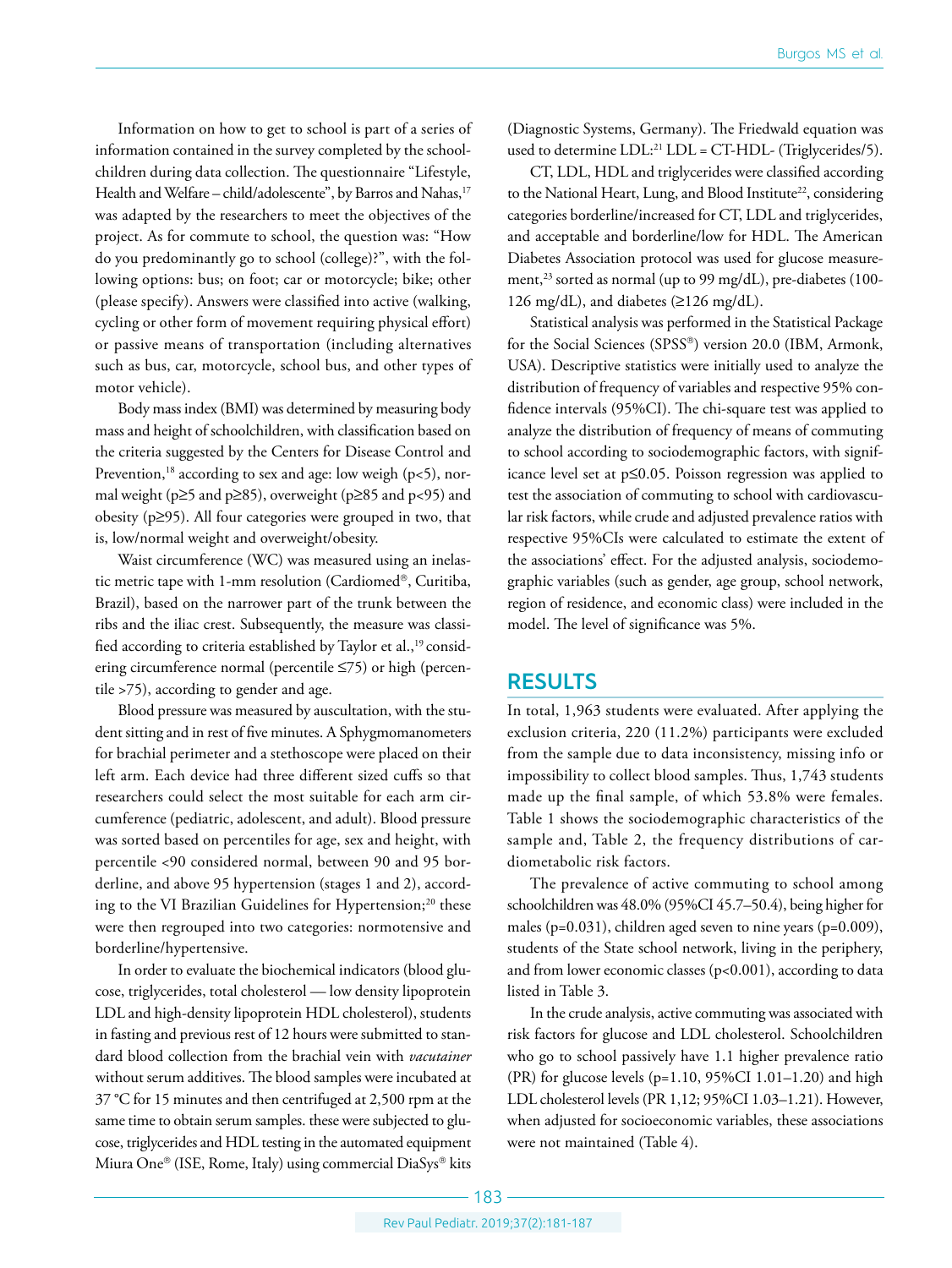## **DISCUSSION**

The main finding of this study is the association of passive commuting with glucose and LDL cholesterol levels: in the crude analysis, schoolchildren who passively commute to school have a 1.1 higher PR of increased levels. However, after analysis adjusted for socioeconomic factors, this relationship is not maintained.

The habit of actively commuting daily to school is an important source of daily activity and a relevant increase in physical activity levels.3 The effects of good levels of physical activity on glucose and lipid metabolism are well-evidenced already. It is known that exercise creates hormonal changes that activate the translocation of glucose transporter 4 (GLUT4) and thus increase glucose uptake regardless of the action of insulin.<sup>24</sup> Physical exercise also helps increase glucose enzymatic activity in lipid metabolism, increasing the catabolism of triglycerides, while reducing the formation of LDL particles and increasing the production of HDL.<sup>25</sup>

Regarding the non-association between the way of commuting and anthropometric indicators, Heelan et al.<sup>23</sup> have pointed out that active commuting does not seem to provide a sufficient amount of physical activity to reduce these effects, although it does help to raise the levels of this activity. On the non-association with blood pressure levels, Silva and Lopes<sup>10</sup> have stated that the relation between blood pressure and physical activity in this age group has not been well established yet, and cross-sectional epidemiological studies do not allow observing cause and effect between such variables.

Table 1 Sociodemographic characteristics of schoolchildren included in the sample.

|                | % (95%CI)        |  |  |  |  |
|----------------|------------------|--|--|--|--|
|                |                  |  |  |  |  |
| 806            | 46.2 (43.9–48.5) |  |  |  |  |
| 937            | 53.8 (51.5-56.1) |  |  |  |  |
|                |                  |  |  |  |  |
| 454            | 26.0 (24.0-28.1) |  |  |  |  |
| 1.289          | 74.0 (71.9–76.0) |  |  |  |  |
| School network |                  |  |  |  |  |
| 760            | 43.6 (41.1-46.1) |  |  |  |  |
| 889            | 51.0 (48.5–53.4) |  |  |  |  |
| 94             | $5.4(4.4-6.5)$   |  |  |  |  |
| Region         |                  |  |  |  |  |
| 343            | 19.7 (17.8–21.7) |  |  |  |  |
| 768            | 44.0 (41.8–46.4) |  |  |  |  |
| 632            | 36.3 (34.0–38.5) |  |  |  |  |
|                |                  |  |  |  |  |
| 828            | 47.5 (45.2–49.8) |  |  |  |  |
| 844            | 48.4 (46.1-50.9) |  |  |  |  |
| 71             | $4.1(3.2 - 5.0)$ |  |  |  |  |
|                |                  |  |  |  |  |

N: sample size; IC95%: 95% confidence interval.

According to a previous literature review, other studies evaluating the association between commuting to school and the same cardiometabolic risk factors analyzed in this study in the Brazilian schoolchildren population are unknown. However, some studies address the association with some of the variables considered in this project. A study conducted with schoolchildren from João Pessoa, Paraíba, to evaluate the association of passive commuting with BMI, fat percentage and blood pressure reported association only with anthropometric indicators, BMI and fat percentage.<sup>10</sup> This association with BMI was also investigated and seen among schoolchildren from Uruguaiana, Rio Grande do Sul,<sup>13</sup> and Florianópolis, Santa Catarina.<sup>26</sup>

| Table 2 Characterization of way of commuting and        |
|---------------------------------------------------------|
| cardiometabolic risk factors of schoolchildren included |
| in the sample ( $n = 1,743$ ).                          |

|                         | n     | % (95%CI)           |
|-------------------------|-------|---------------------|
| Commuting to school     |       |                     |
| Active                  | 837   | 48,0 (45,7-50,4)    |
| Passive                 | 906   | 52,0 (49,6-54,3)    |
| <b>BMI</b>              |       |                     |
| Low/normal weight       | 1,236 | 70.9 (68.8-73.1)    |
| Overweight/obesity      | 507   | 29.1 (26.9-31.2)    |
| WC                      |       |                     |
| Normal                  | 1,400 | 80.3 (78.4-82.3)    |
| Increased               | 343   | 19.7 (17.7-21.6)    |
| <b>SBP</b>              |       |                     |
| Normal                  | 1,507 | 86.5 (84.9-88.1)    |
| Borderline/hypertension | 236   | 13.5 (11.9-15.1)    |
| <b>DBP</b>              |       |                     |
| Normal                  | 1,477 | 84.7 (83.2-86.4)    |
| Borderline/hypertension | 266   | 15.3 (13.6-16.8)    |
| Glucose levels          |       |                     |
| Acceptable              | 1,430 | 82.0 (80.1-83.8)    |
| Pre-diabetes/diabetes   | 313   | 18.0 (16.2-19.9)    |
| ТG                      |       |                     |
| Acceptable              | 900   | 51.6 (49.3–53.9)    |
| Borderline/increased    | 843   | 48.4 (46.1-50.7)    |
| TC                      |       |                     |
| Acceptable              | 684   | 39.2 (37.1-41.5)    |
| Borderline/increased    | 1,059 | $60.8(58.5 - 62.9)$ |
| LDL                     |       |                     |
| Acceptable              | 991   | 56.9 (54.6–59.2)    |
| Borderline/increased    | 752   | 43.1 (40.8-45.4)    |
| HDL                     |       |                     |
| Acceptable              | 1,457 | 83.6 (81.8-85.3)    |
| Borderline/low          | 286   | 16.4 (14.7-18.2)    |

N: sample size; IC95%: 95% confidence interval; BMI: body mass index; WC: waist circumference; SBP: Systolic blood pressure; DBP: Diastolic blood pressure; TG: Triglycerides; TC: Total cholesterol; LDL: Lowdensity lipoprotein; HDL: High density lipoprotein.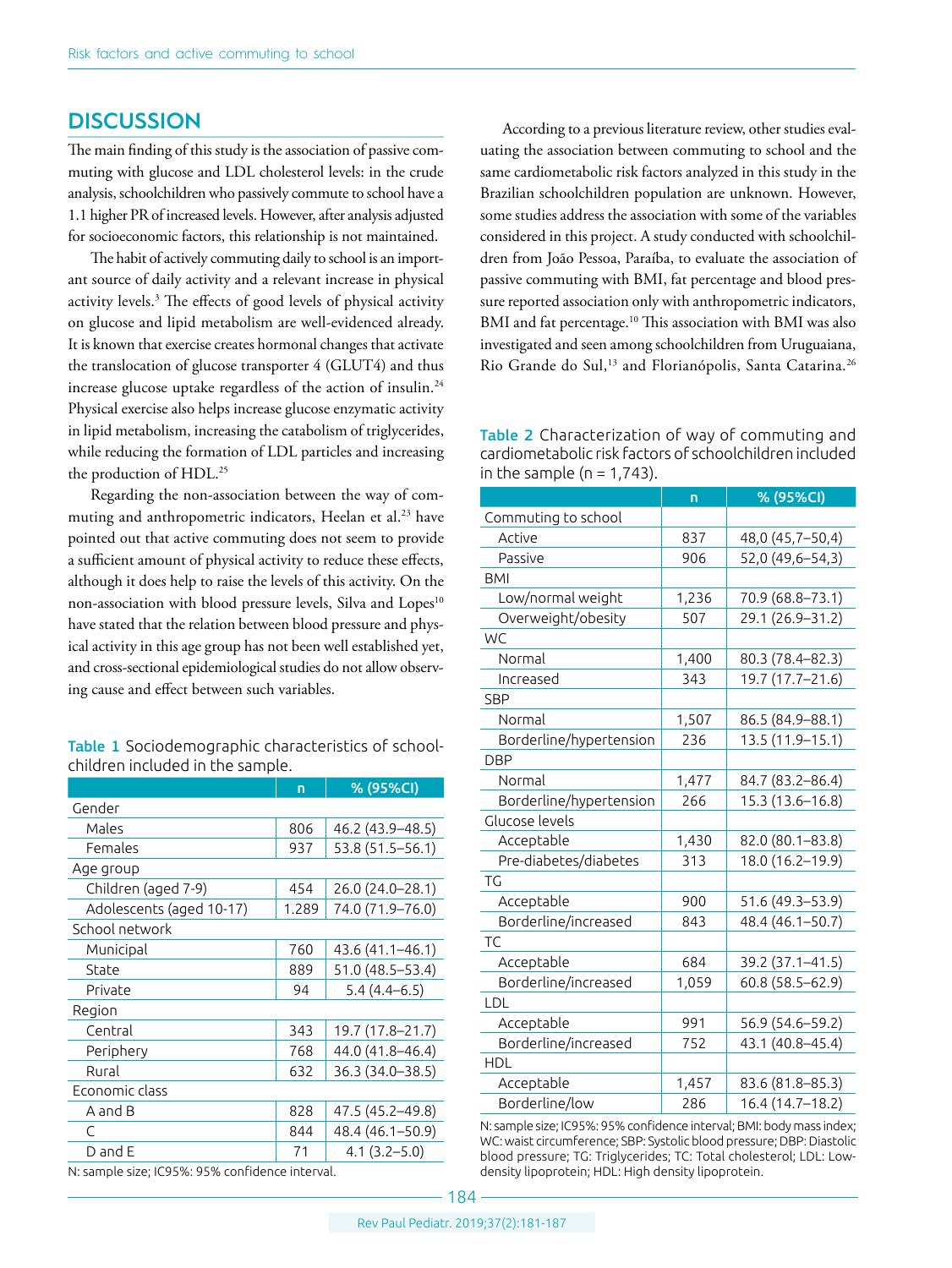|                          | <b>Active commuting</b> |                    | <b>Passive commuting</b> |                     |          |  |
|--------------------------|-------------------------|--------------------|--------------------------|---------------------|----------|--|
|                          | $\mathbf{D}$            | % (95%CI)          | $\mathbf{D}$             | % (95%CI)           | p-value* |  |
| Gender                   |                         |                    |                          |                     |          |  |
| Male                     | 407                     | 50.5 (46.9-53.9)   | 399                      | 49.5 (46.1-53.1)    |          |  |
| Female                   | 430                     | 45.9 (42.7-49.1)   | 507                      | 54.1 (50.9-57.3)    | 0.031    |  |
| Age group                |                         |                    |                          |                     |          |  |
| Children (aged 7-9)      | 240                     | 52.9 (48.4-57.9)   | 214                      | 47.1 (42.1-51.6)    | 0.009    |  |
| Adolescents (aged 10-17) | 597                     | 46.3 (43.8-49.1)   | 692                      | 53.7 (50.9-56.2)    |          |  |
| School network           |                         |                    |                          |                     |          |  |
| Municipal                | 338                     | 44.5 (41.1–47.9)   | 422                      | $55.5(52.1 - 58.9)$ | < 0.001  |  |
| State                    | 485                     | 54.6 (51.3–57.7)   | 404                      | 45.4 (42.3-48.7)    |          |  |
| Private                  | 14                      | $14.9(8.5 - 22.3)$ | 80                       | 85.1 (77.7-91.5)    |          |  |
| Region                   |                         |                    |                          |                     |          |  |
| Central                  | 112                     | 32.7 (27.7-37.6)   | 231                      | $67.3(62.4 - 72.3)$ | < 0.001  |  |
| Periphery                | 636                     | 82.8 (80.2-85.4)   | 132                      | 17.2 (14.6-19.8)    |          |  |
| Rural                    | 89                      | 14.1 (11.6-16.9)   | 543                      | 85.9 (83.1-88.4)    |          |  |
| Economic class           |                         |                    |                          |                     |          |  |
| A and B                  | 345                     | 41.7 (38.5-45.0)   | 483                      | 58.3 (55.0-61.5)    |          |  |
| $\mathsf{C}$             | 454                     | 53.8 (50.4-57.3)   | 390                      | 46.2 (42.7-49.6)    | < 0.001  |  |
| D and E                  | 38                      | 53.5 (42.3-65.3)   | 33                       | 46.5 (34.7-57.7)    |          |  |

Table 3 Frequency distribution of way of commuting to school according to sociodemographic factors (n=1,743).

N: sample size; IC95%: 95% confidence interval. \*Chi-square test, with statistical difference at p≤0,05.

Table 4 Ratio of crude and adjusted prevalence of cardiometabolic risk factors related to school commuting among students included in the sample ( $n = 1,743$ ).

| Way of commuting | Crude PR (95%CI)    | p-value | Adjusted PR* (95%Cl) | p-value |  |
|------------------|---------------------|---------|----------------------|---------|--|
| <b>BMI</b>       |                     |         |                      |         |  |
| Active           |                     |         |                      |         |  |
| Passive          | $0.97(0.89 - 1.06)$ | 0.485   | $0.97(0.89 - 1.06)$  | 0.509   |  |
| WC               |                     |         |                      |         |  |
| Active           |                     | 0.885   |                      | 0.816   |  |
| Passive          | $0.99(0.91 - 1.08)$ |         | $0.99(0.90 - 1.09)$  |         |  |
| SBP              |                     |         |                      |         |  |
| Active           |                     |         |                      | 0.690   |  |
| Passive          | $1.04(0.96 - 1.13)$ | 0.380   | $1.02(0.93 - 1.11)$  |         |  |
| <b>DBP</b>       |                     |         |                      |         |  |
| Active           |                     | 0.691   |                      | 0.863   |  |
| Passive          | $1.02(0.94 - 1.10)$ |         | $1.01(0.92 - 1.10)$  |         |  |
| Glucose levels   |                     |         |                      |         |  |
| Active           |                     | 0.033   |                      | 0.407   |  |
| Passive          | $1.10(1.01 - 1.20)$ |         | $1.04(0.95 - 1.14)$  |         |  |
| TG               |                     |         |                      |         |  |
| Active           |                     | 0.220   |                      | 0.363   |  |
| Passive          | $0.96(0.89 - 1.03)$ |         | $1.04(0.96 - 1.13)$  |         |  |
| TC               |                     |         |                      |         |  |
| Active           | 1                   | 0.127   |                      | 0.218   |  |
| Passive          | $1.06(0.98 - 1.15)$ |         | $0.95(0.88 - 1.03)$  |         |  |
| <b>LDL</b>       |                     |         |                      |         |  |
| Active           | $\mathbf{1}$        | 0.006   | 1                    | 0.375   |  |
| Passive          | $1.12(1.03 - 1.21)$ |         | $1.04(0.96 - 1.13)$  |         |  |
| <b>HDL</b>       |                     |         |                      |         |  |
| Active           | 1                   | 0.906   |                      | 0.731   |  |
| Passive          | $0.99(0.91 - 1.09)$ |         | $0.98(0.90 - 1.08)$  |         |  |

N: sample size; IC95%: 95% confidence interval; BMI: body mass index; WC: waist circumference; SBP: Systolic blood pressure; DBP: Diastolic blood pressure; TG: Triglycerides; TC: Total cholesterol; LDL: Low-density lipoprotein; HDL: High density lipoprotein. \*Adjusted for gender, age group, school network, region and economic class.

 $-185-$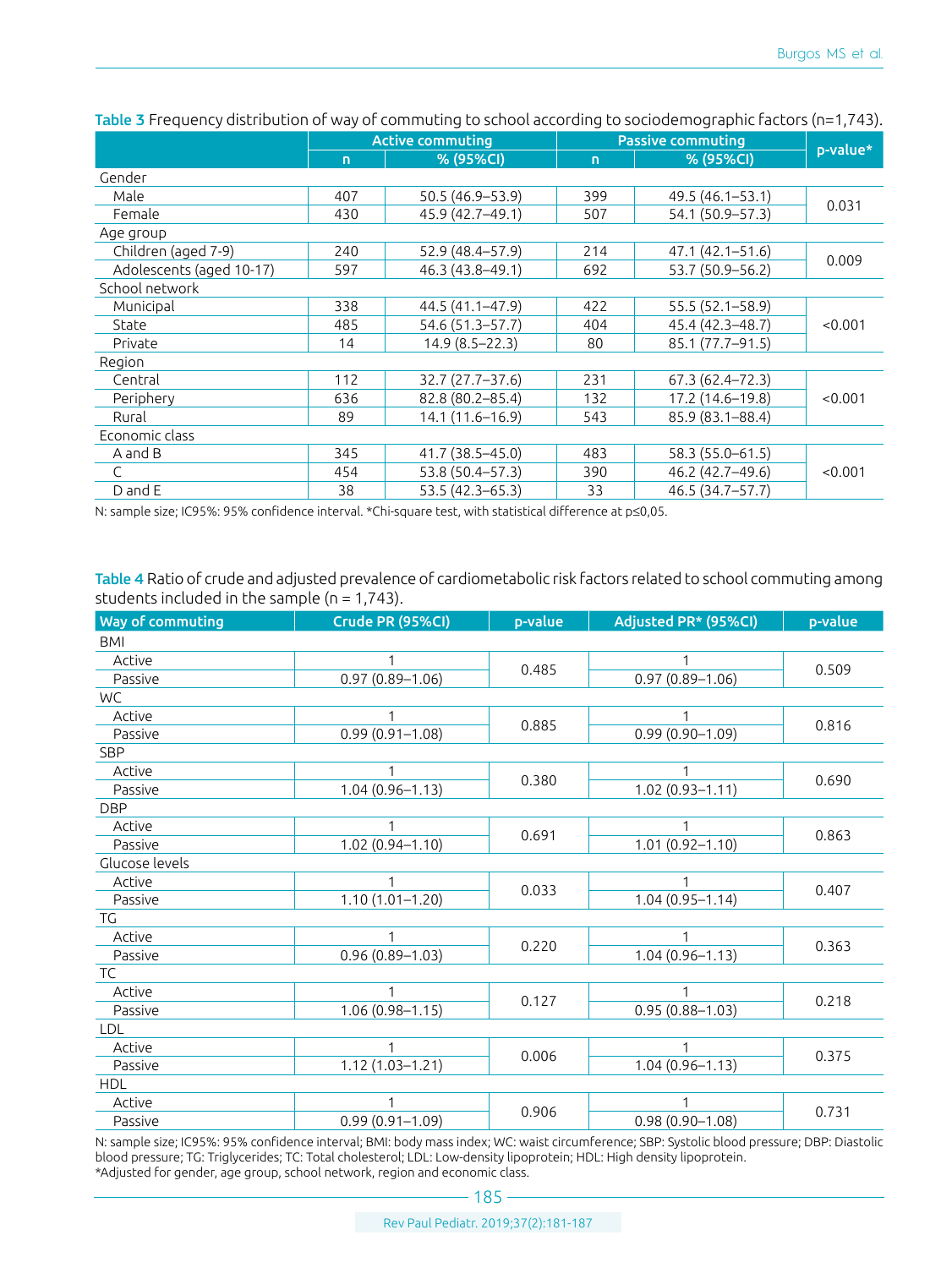Among schoolchildren from Caxias do Sul, Rio Grande do Sul, it sedentary commuting to school was shown to increase the chance of high TC.<sup>27</sup>

A study with Portuguese schoolchildren found a greater probability of students who actively commute to present better indexes for WC and HDL cholesterol than sedentary ones.<sup>4</sup> A longitudinal study conducted in Denmark followed 334 children over six year and showed that those who used the bicycle as a means of transportation to school had a better cardiovascular risk profile. Students who, over time, started cycling to school, showed improved HDL cholesterol and glucose levels, as well as a reduced cardiovascular risk levels compared to those who did not use the bycicle.28

In this study, the crude effect of commuting to school on glucose and LDL cholesterol levels was not confirmed in the analysis adjusted for sociodemographic variables. This loss of significance after adjustment indicates that glucose and LDL levels are influenced by sociodemographic factors. These environmental aspects interfere directly with lifestyle habits adopted and are decisive in the maintenance of health, since they influence opportunities of access to adequate environments for the practice of physical activity, health information and services, as well as the availability of food in the household and access to technologies, among others.<sup>29</sup> These environmental factors, therefore, also directly impacts in the choice of way of commuting, since it involves issues of accessibility and safety, which take into account aspects such as access to streets and sidewalks, lighting and safety on the way; public policies related to this issue should be encouraged.26 It is important to highlight some of the strengths of the present study, such as the sample, which represents the school population of the municipality. We also highlight the fact that the study was conducted and provided data from the population of a city in the countryside of the state, differing from most investigations conducted in capitals and large centers. This study is still innovative as it assesses the association between commuting to school and several cardiometabolic risk factors in the Brazilian population of children and adolescents, as no other studies analyzing the same variables have been found. Our findings contribute to the progress of knowledge in this area.

As weaknesses and limitations of the research, we highlight the fact that the way of commuting of the students was investigated through a self-referenced questionnaire, and also the fact that the analysis does not consider distance traveled or time spent in commuting. Also, as this is a cross-sectional study, it is not possible to determine a cause-and-effect association between variables, once it is not possible to determine the temporality of the events studied. Other physical and leisure activities practiced by schoolchildren have not been considered, and may also influence the parameters evaluated, since those who passively commute may have higher levels of physical activity or similar to those who actively commute to school, directly influencing their health parameters. However, a study with Portuguese schoolchildren adjusted the variable physical activity through accelerometry and observed that, although 75% of the sample commuted actively, 85% of schoolchildren were not sufficiently active. Among those who actively commuted to school, 86% took less than 15 minutes to get to school and only 13% took more than 15 minutes. Still, the results suggest that walking to school results in better WC and HDL levels, and may indicate that even short walks can play an important role in health.<sup>4</sup>

Conclusion is that the prevalence of active commuting among schoolchildren is low; less than half of the sample go to school on foot or by bicycle. Active commuting to school showed a crude association with glucose and LDL cholesterol levels in schoolchildren, so active commuting seems to help reduce these levels. However, sociodemographic variables seem to interfere with this association, so further studies investigating these associations in the school population are needed.

#### Funding

Coordination for the Improvement of Higher Education Personnel (CAPES), Brazilian National Council for Scientific and Technological Development (CNPq) and Universidade de Santa Cruz do Sul (UNISC).

#### Conflict of interests

The authors declare no conflict of interests.

### **REFERENCES**

- 1. Hatfield DP, Chomitz VR. Increasing children's physical activity during the school day. Curr Obes Rep. 2015;4:147-56.
- 2. Brasil. Ministério do Planejamento, Orçamento e Gestão. Instituto Brasileiro de Geografia e Estatística (IBGE). Pesquisa nacional de saúde do escolar. Rio de Janeiro: IBGE; 2013.
- 3. Tudor-Locke C, Ainsworth BE, Popkin BM. Active commuting to school: an overlooked source of childrens' physical activity? Sports Med. 2001;31:309-13.
- 4. Pizarro AN, Ribeiro JC, Marques EA, Mota J, Santos MP. Is walking to school associated with improved metabolic health? Int J Behav Nutr Phys Act. 2013;10:12.